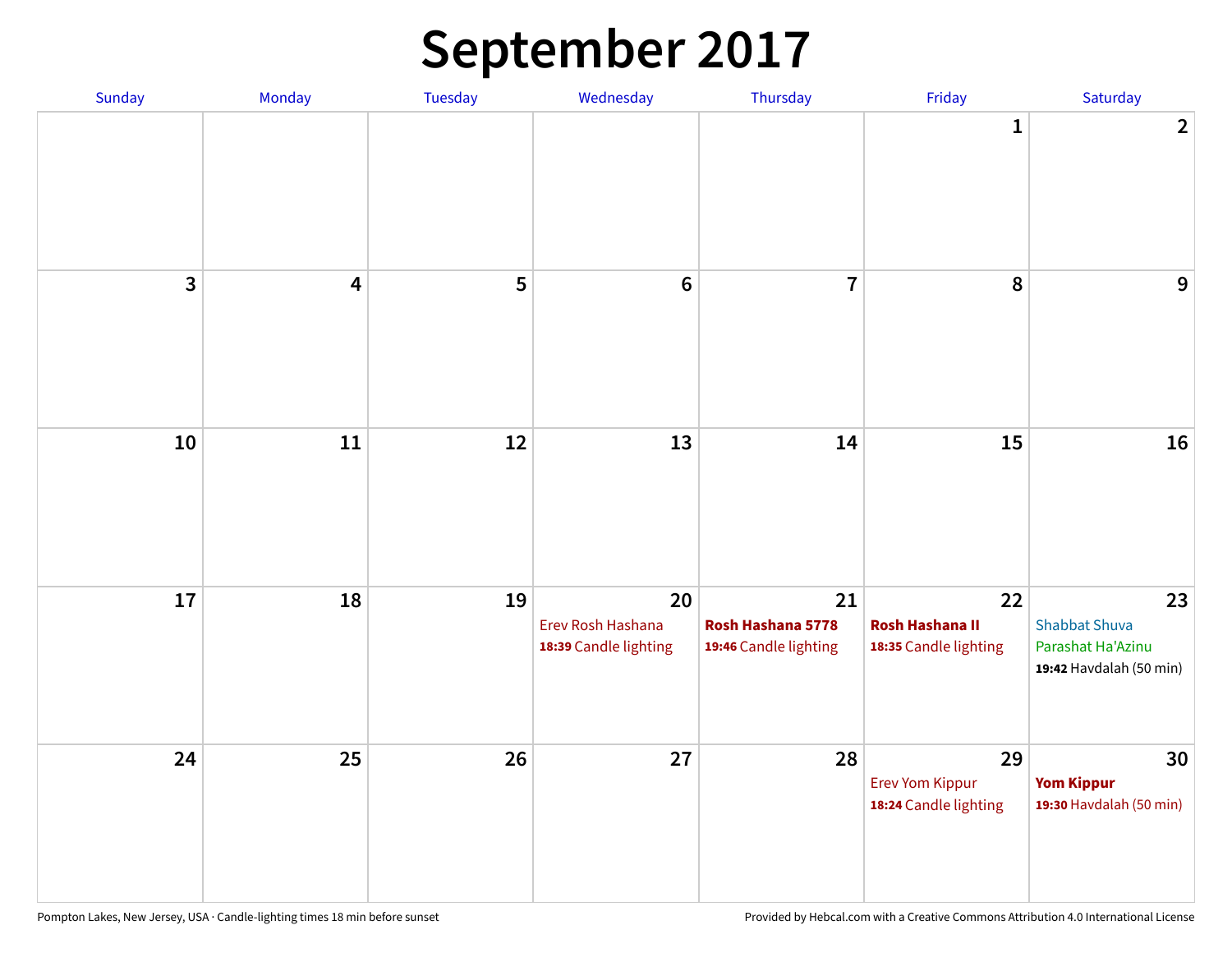# **October 2017**

| Sunday                | <b>Monday</b>        | <b>Tuesday</b>         | Wednesday                                                | Thursday                                             | Friday                                                        | Saturday                                                                         |
|-----------------------|----------------------|------------------------|----------------------------------------------------------|------------------------------------------------------|---------------------------------------------------------------|----------------------------------------------------------------------------------|
| $\mathbf{1}$          | $\overline{2}$       | 3                      | 4<br><b>Erev Sukkot</b><br>18:15 Candle lighting         | 5<br>Sukkot I<br>19:22 Candle lighting               | $6\phantom{1}$<br>Sukkot II<br>18:12 Candle lighting          | 7<br>Sukkot III (CH"M)<br>19:19 Havdalah (50 min)                                |
| 8<br>Sukkot IV (CH"M) | 9<br>Sukkot V (CH"M) | 10<br>Sukkot VI (CH"M) | 11<br>Sukkot VII (Hoshana Raba)<br>18:04 Candle lighting | 12<br><b>Shmini Atzeret</b><br>19:11 Candle lighting | 13<br><b>Simchat Torah</b><br>18:01 Candle lighting           | 14<br>Mevarchim Chodesh Cheshvan<br>Parashat Bereshit<br>19:08 Havdalah (50 min) |
| 15                    | 16                   | 17                     | 18                                                       | 19                                                   | 20<br>Rosh Chodesh Cheshvan<br>17:50 Candle lighting          | 21<br>Rosh Chodesh Cheshvan<br>Parashat Noach<br>18:57 Havdalah (50 min)         |
| 22                    | 23                   | 24                     | 25                                                       | 26                                                   | 27<br>Yom HaAliyah School Observance<br>17:40 Candle lighting | 28<br>Parashat Lech-Lecha<br>18:48 Havdalah (50 min)                             |
| 29                    | 30                   | 31                     |                                                          |                                                      |                                                               |                                                                                  |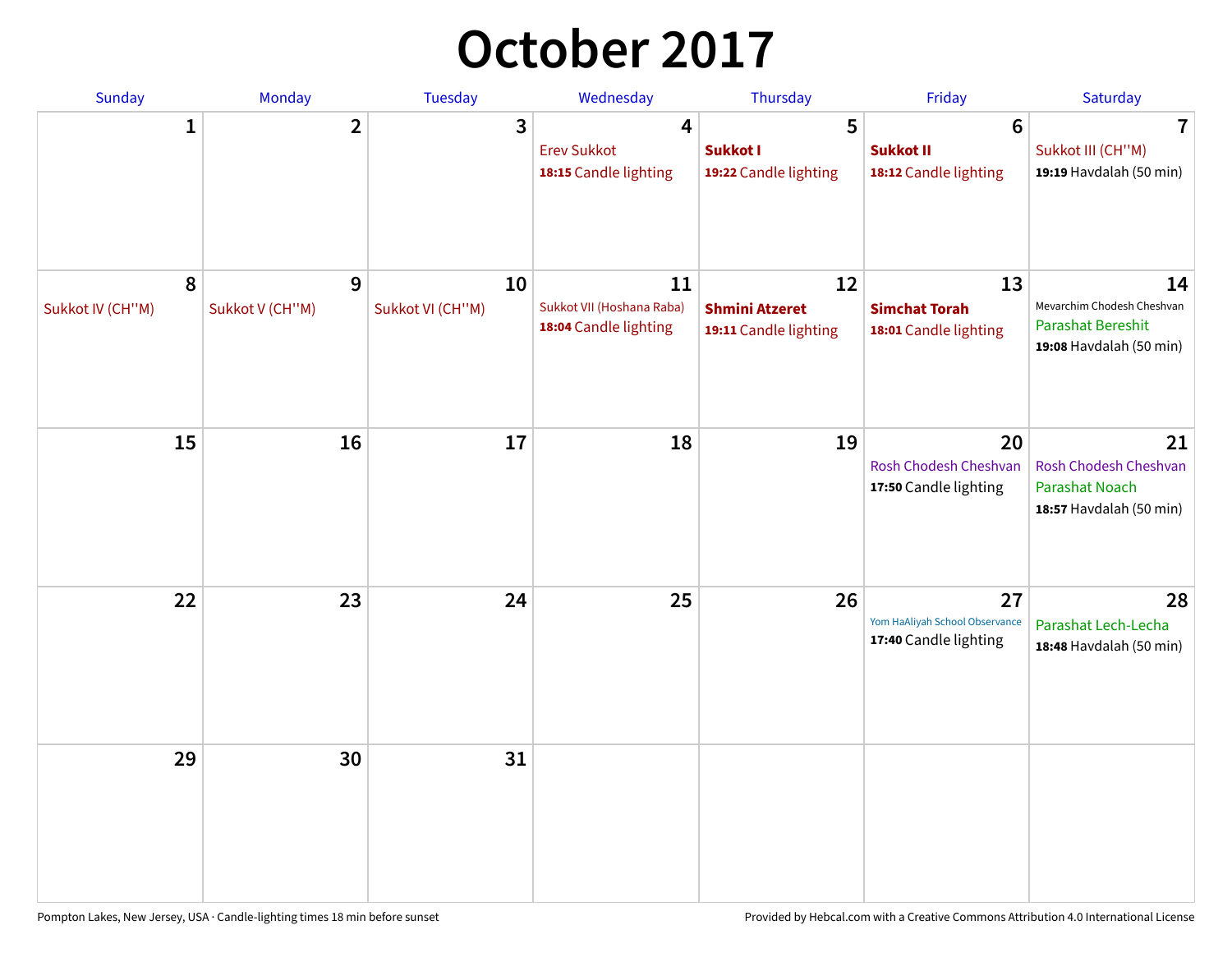#### **November 2017**

| Sunday                    | Monday          | Tuesday        | Wednesday | Thursday       | Friday                                           | Saturday                                                                                    |
|---------------------------|-----------------|----------------|-----------|----------------|--------------------------------------------------|---------------------------------------------------------------------------------------------|
|                           |                 |                | 1         | $\overline{2}$ | $\overline{\mathbf{3}}$<br>17:32 Candle lighting | $\overline{\mathbf{4}}$<br>Parashat Vayera<br>18:39 Havdalah (50 min)                       |
| 5                         | $6\phantom{1}6$ | $\overline{7}$ | 8         | 9              | 10<br>16:24 Candle lighting                      | 11<br>Parashat Chayei Sara<br>17:32 Havdalah (50 min)                                       |
| 12                        | 13              | 14             | 15        | 16             | 17<br>16:18 Candle lighting                      | 18<br>Sigd<br>Mevarchim Chodesh Kislev<br><b>Parashat Toldot</b><br>17:26 Havdalah (50 min) |
| 19<br>Rosh Chodesh Kislev | 20              | 21             | 22        | 23             | 24<br>16:14 Candle lighting                      | 25<br>Parashat Vayetzei<br>17:22 Havdalah (50 min)                                          |
| 26                        | 27              | 28             | 29        | 30             |                                                  |                                                                                             |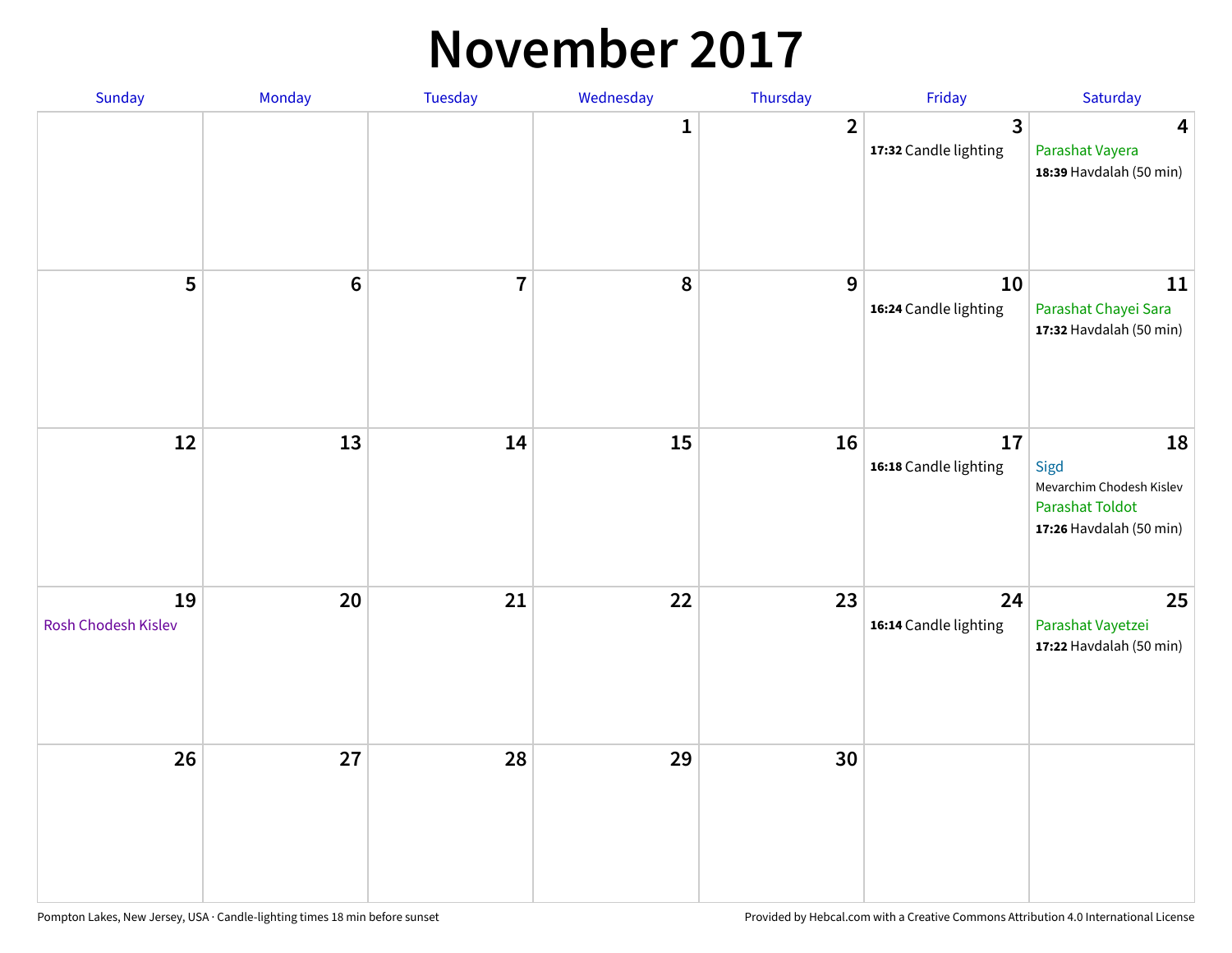### **December 2017**

| Sunday                          | Monday                                                       | <b>Tuesday</b>                                               | Wednesday                       | Thursday                        | Friday                                                   | Saturday                                                                                                        |
|---------------------------------|--------------------------------------------------------------|--------------------------------------------------------------|---------------------------------|---------------------------------|----------------------------------------------------------|-----------------------------------------------------------------------------------------------------------------|
|                                 |                                                              |                                                              |                                 |                                 | $\mathbf 1$<br>16:11 Candle lighting                     | $\mathbf{2}$<br>Parashat Vayishlach<br>17:19 Havdalah (50 min)                                                  |
| 3                               | 4                                                            | 5                                                            | $6\phantom{1}6$                 | $\overline{7}$                  | 8<br>16:10 Candle lighting                               | 9<br>Parashat Vayeshev<br>17:19 Havdalah (50 min)                                                               |
| 10                              | 11                                                           | 12<br>17:00 Chanukah: 1 Candle                               | 13<br>17:00 Chanukah: 2 Candles | 14<br>17:01 Chanukah: 3 Candles | 15<br>16:11 Chanukah: 4 Candles<br>16:11 Candle lighting | 16<br>17:20 Chanukah: 5 Candles<br>Mevarchim Chodesh Tevet<br><b>Parashat Miketz</b><br>17:20 Havdalah (50 min) |
| 17<br>17:02 Chanukah: 6 Candles | 18<br>17:02 Chanukah: 7 Candles<br><b>Rosh Chodesh Tevet</b> | 19<br>17:02 Chanukah: 8 Candles<br><b>Rosh Chodesh Tevet</b> | 20<br>Chanukah: 8th Day         | 21                              | 22<br>16:14 Candle lighting                              | 23<br>Parashat Vayigash<br>17:23 Havdalah (50 min)                                                              |
| 24                              | 25                                                           | 26                                                           | 27                              | 28                              | 29<br>16:19 Candle lighting                              | 30<br>Parashat Vayechi<br>17:28 Havdalah (50 min)                                                               |
| 31                              |                                                              |                                                              |                                 |                                 |                                                          |                                                                                                                 |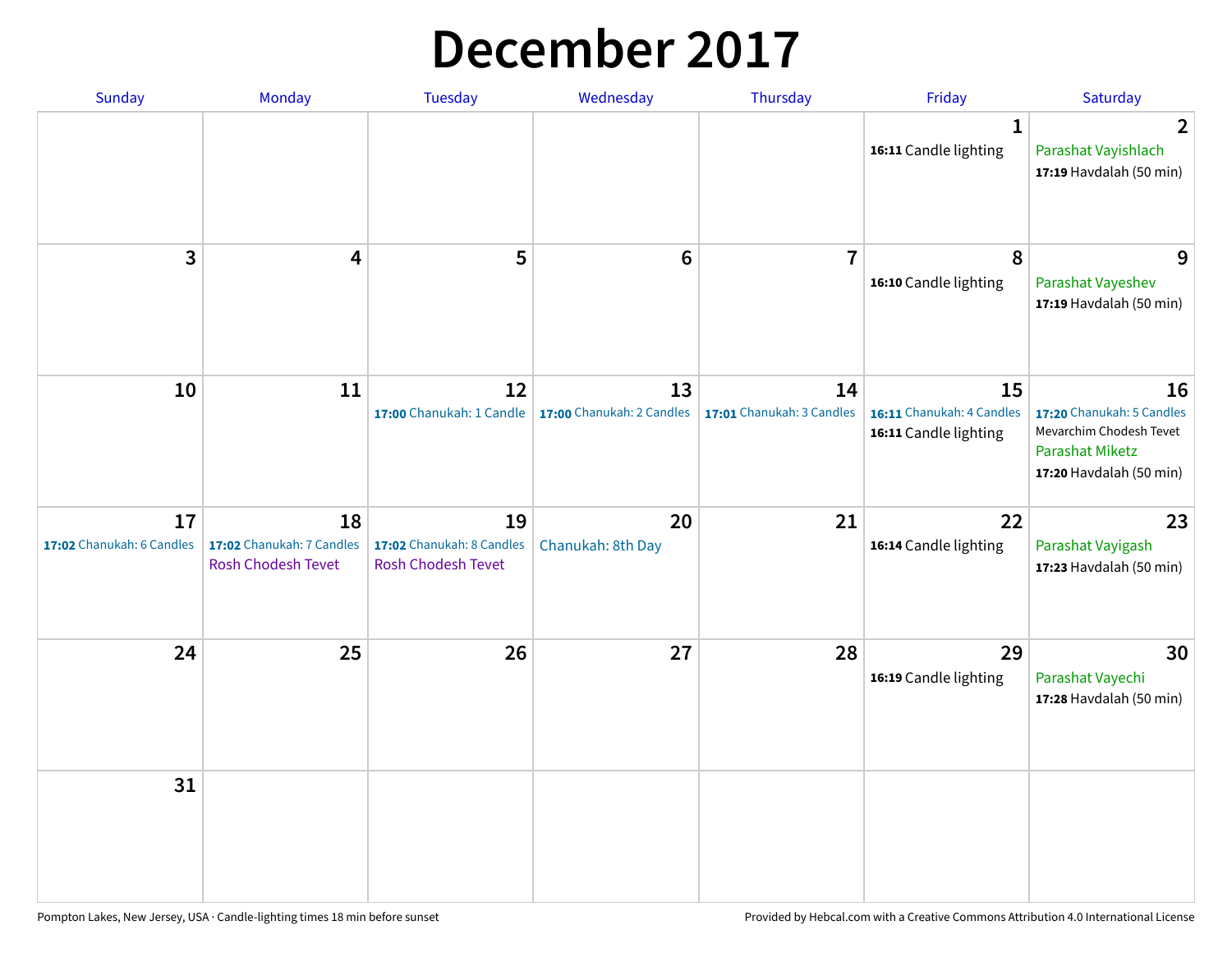### **January 2018**

| Sunday         | Monday       | Tuesday                 | Wednesday                 | Thursday | Friday                      | Saturday                                                                     |
|----------------|--------------|-------------------------|---------------------------|----------|-----------------------------|------------------------------------------------------------------------------|
|                | $\mathbf{1}$ | $\overline{\mathbf{2}}$ | 3                         | 4        | 5<br>16:25 Candle lighting  | $6\phantom{1}6$<br><b>Parashat Shemot</b><br>17:34 Havdalah (50 min)         |
| $\overline{7}$ | 8            | $\boldsymbol{9}$        | 10                        | 11       | 12<br>16:32 Candle lighting | 13<br>Mevarchim Chodesh Sh'vat<br>Parashat Vaera<br>17:41 Havdalah (50 min)  |
| 14             | 15           | 16                      | 17<br>Rosh Chodesh Sh'vat | 18       | 19<br>16:40 Candle lighting | 20<br>Parashat Bo<br>17:50 Havdalah (50 min)                                 |
| 21             | 22           | 23                      | 24                        | 25       | 26<br>16:48 Candle lighting | 27<br><b>Shabbat Shirah</b><br>Parashat Beshalach<br>17:58 Havdalah (50 min) |
| 28             | 29           | 30                      | 31<br>Tu BiShvat          |          |                             |                                                                              |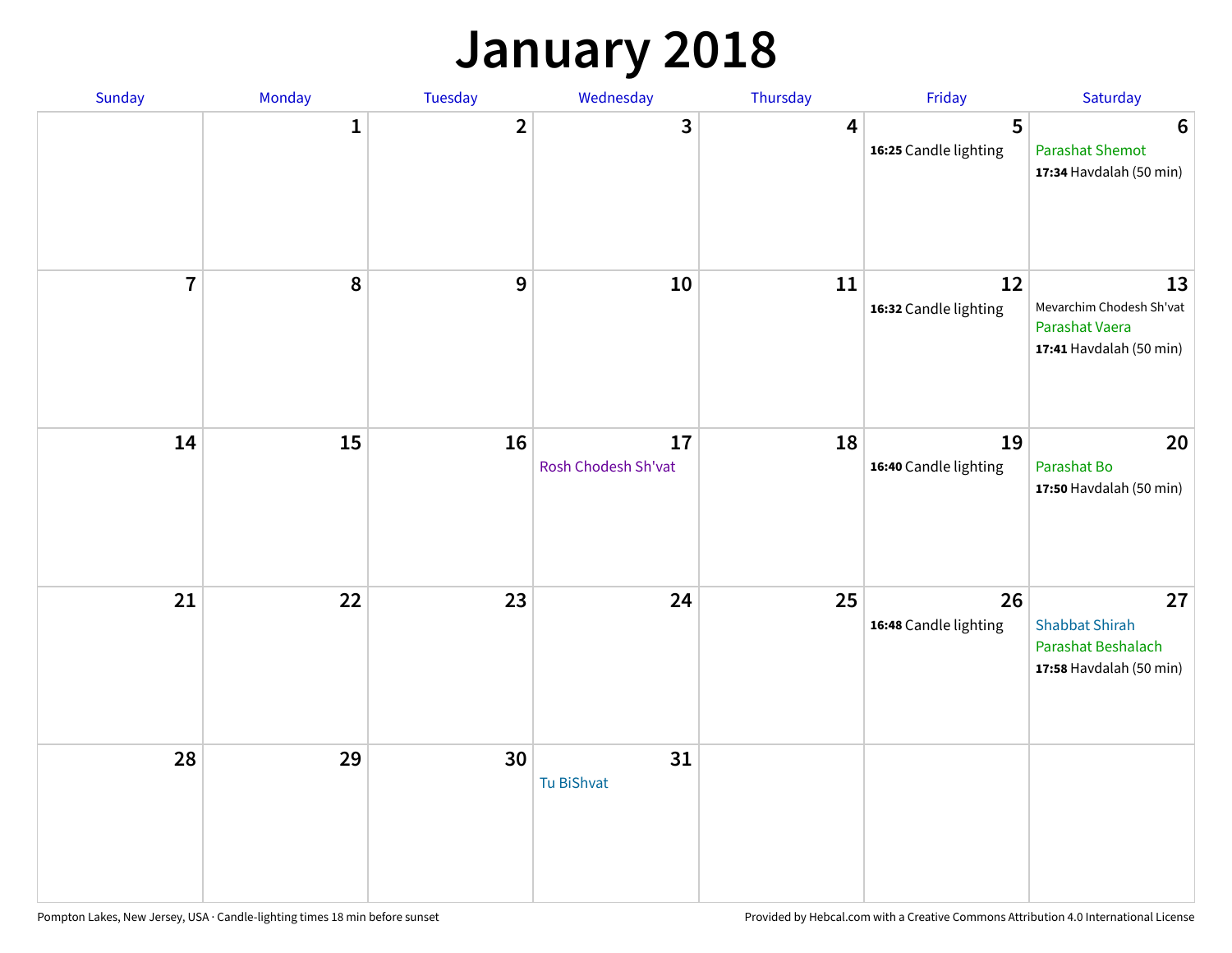# **February 2018**

| <b>Sunday</b>           | Monday | <b>Tuesday</b> | Wednesday               | Thursday                | Friday                                           | Saturday                                                                                                 |
|-------------------------|--------|----------------|-------------------------|-------------------------|--------------------------------------------------|----------------------------------------------------------------------------------------------------------|
|                         |        |                |                         | $\mathbf{1}$            | $\overline{2}$<br>16:57 Candle lighting          | $\mathbf{3}$<br>Parashat Yitro<br>18:07 Havdalah (50 min)                                                |
| $\overline{\mathbf{4}}$ | 5      | $6\,$          | $\overline{7}$          | 8                       | 9<br>17:06 Candle lighting                       | 10<br><b>Shabbat Shekalim</b><br>Mevarchim Chodesh Adar<br>Parashat Mishpatim<br>18:15 Havdalah (50 min) |
| $11\,$                  | 12     | 13             | 14                      | 15<br>Rosh Chodesh Adar | 16<br>Rosh Chodesh Adar<br>17:14 Candle lighting | 17<br>Parashat Terumah<br>18:24 Havdalah (50 min)                                                        |
| 18                      | 19     | 20             | 21                      | 22                      | 23<br>17:23 Candle lighting                      | 24<br><b>Shabbat Zachor</b><br>Parashat Tetzaveh<br>18:32 Havdalah (50 min)                              |
| 25                      | 26     | 27             | 28<br><b>Erev Purim</b> |                         |                                                  |                                                                                                          |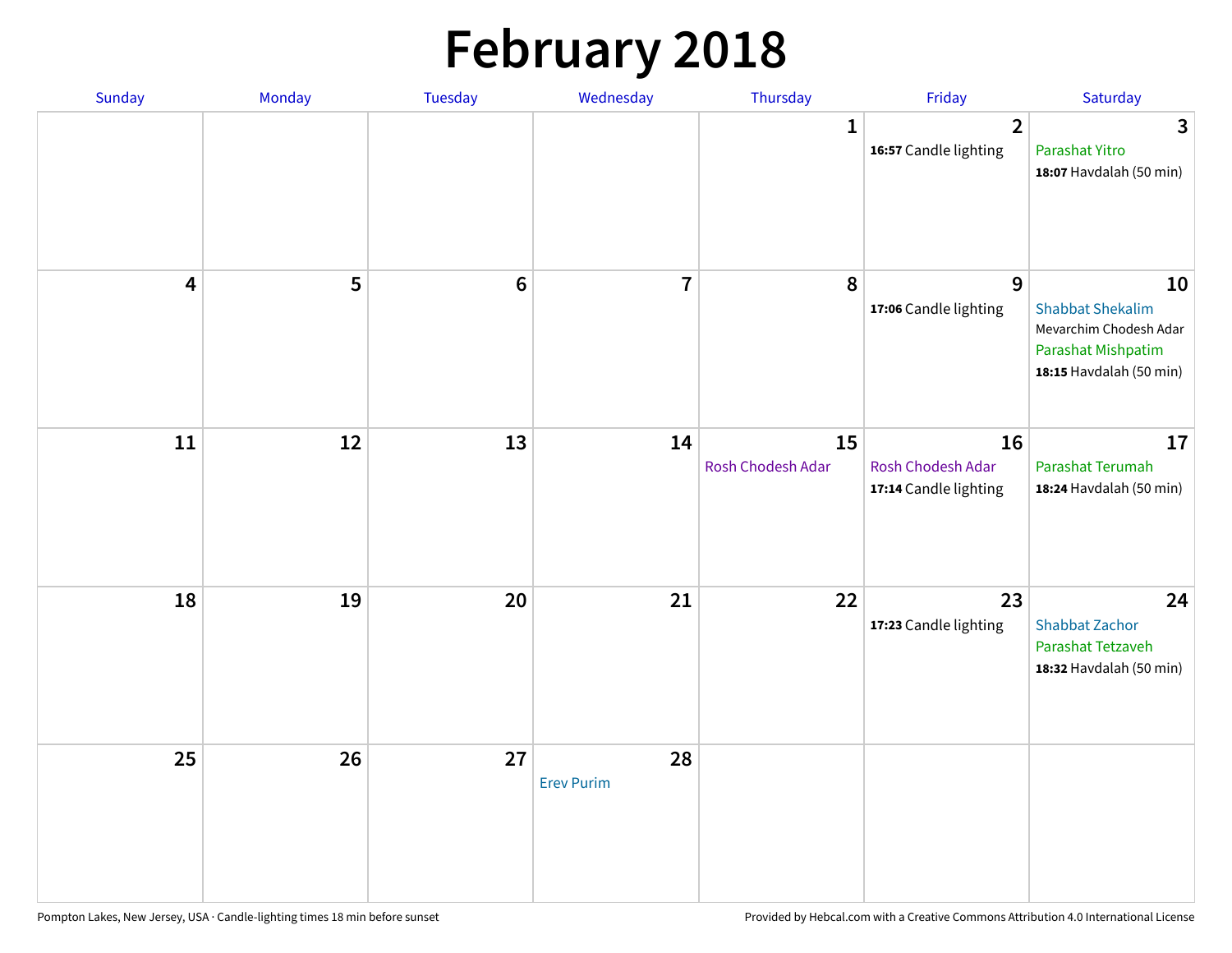### **March 2018**

| Sunday | Monday             | <b>Tuesday</b> | Wednesday      | Thursday              | Friday                                                          | Saturday                                                                                                      |
|--------|--------------------|----------------|----------------|-----------------------|-----------------------------------------------------------------|---------------------------------------------------------------------------------------------------------------|
|        |                    |                |                | $\mathbf{1}$<br>Purim | $\overline{2}$<br><b>Shushan Purim</b><br>17:31 Candle lighting | 3<br>Parashat Ki Tisa<br>18:41 Havdalah (50 min)                                                              |
| 4      | 5                  | $\bf 6$        | $\overline{7}$ | 8                     | 9<br>17:39 Candle lighting                                      | 10<br><b>Shabbat Parah</b><br>Mevarchim Chodesh Nisan<br>Parashat Vayakhel-Pekudei<br>18:48 Havdalah (50 min) |
| 11     | 12                 | 13             | 14             | 15                    | 16<br>18:46 Candle lighting                                     | 17<br><b>Shabbat HaChodesh</b><br><b>Rosh Chodesh Nisan</b><br>Parashat Vayikra<br>19:56 Havdalah (50 min)    |
| 18     | 19                 | 20             | 21             | 22                    | 23<br>18:54 Candle lighting                                     | 24<br><b>Shabbat HaGadol</b><br>Parashat Tzav<br>20:04 Havdalah (50 min)                                      |
| 25     | 26<br>Yom HaAliyah | 27             | 28             | 29                    | 30<br><b>Erev Pesach</b><br>19:01 Candle lighting               | 31<br>Pesach I<br>20:11 Candle lighting                                                                       |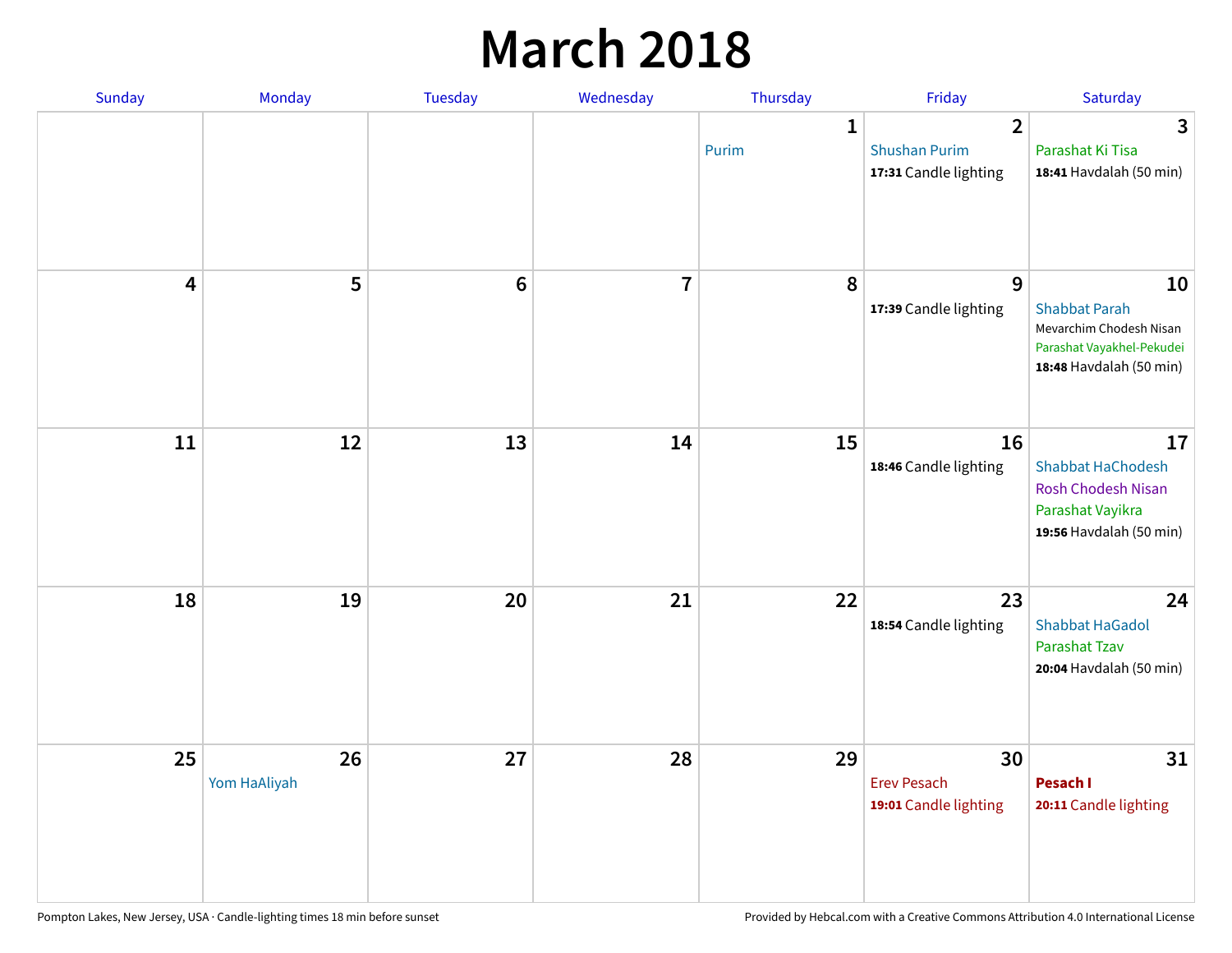# **April 2018**

| Sunday                                           | Monday                              | Tuesday               | Wednesday            | Thursday                                       | Friday                                                        | Saturday                                                                    |
|--------------------------------------------------|-------------------------------------|-----------------------|----------------------|------------------------------------------------|---------------------------------------------------------------|-----------------------------------------------------------------------------|
| 1<br><b>Pesach II</b><br>20:12 Havdalah (50 min) | $\overline{2}$<br>Pesach III (CH"M) | 3<br>Pesach IV (CH"M) | 4<br>Pesach V (CH"M) | 5<br>Pesach VI (CH"M)<br>19:08 Candle lighting | $6\phantom{1}6$<br><b>Pesach VII</b><br>19:09 Candle lighting | 7<br><b>Pesach VIII</b><br>20:18 Havdalah (50 min)                          |
| 8                                                | 9                                   | 10                    | 11                   | 12<br>Yom HaShoah                              | 13<br>19:16 Candle lighting                                   | 14<br>Mevarchim Chodesh Iyyar<br>Parashat Shmini<br>20:26 Havdalah (50 min) |
| 15<br>Rosh Chodesh Iyyar                         | 16<br>Rosh Chodesh Iyyar            | 17                    | 18<br>Yom HaZikaron  | 19<br>Yom HaAtzma'ut                           | 20<br>19:24 Candle lighting                                   | 21<br>Parashat Tazria-Metzora<br>20:33 Havdalah (50 min)                    |
| 22                                               | 23                                  | 24                    | 25                   | 26                                             | 27<br>19:31 Candle lighting                                   | 28<br>Parashat Achrei Mot-Kedoshim<br>20:41 Havdalah (50 min)               |
| 29<br><b>Pesach Sheni</b>                        | 30                                  |                       |                      |                                                |                                                               |                                                                             |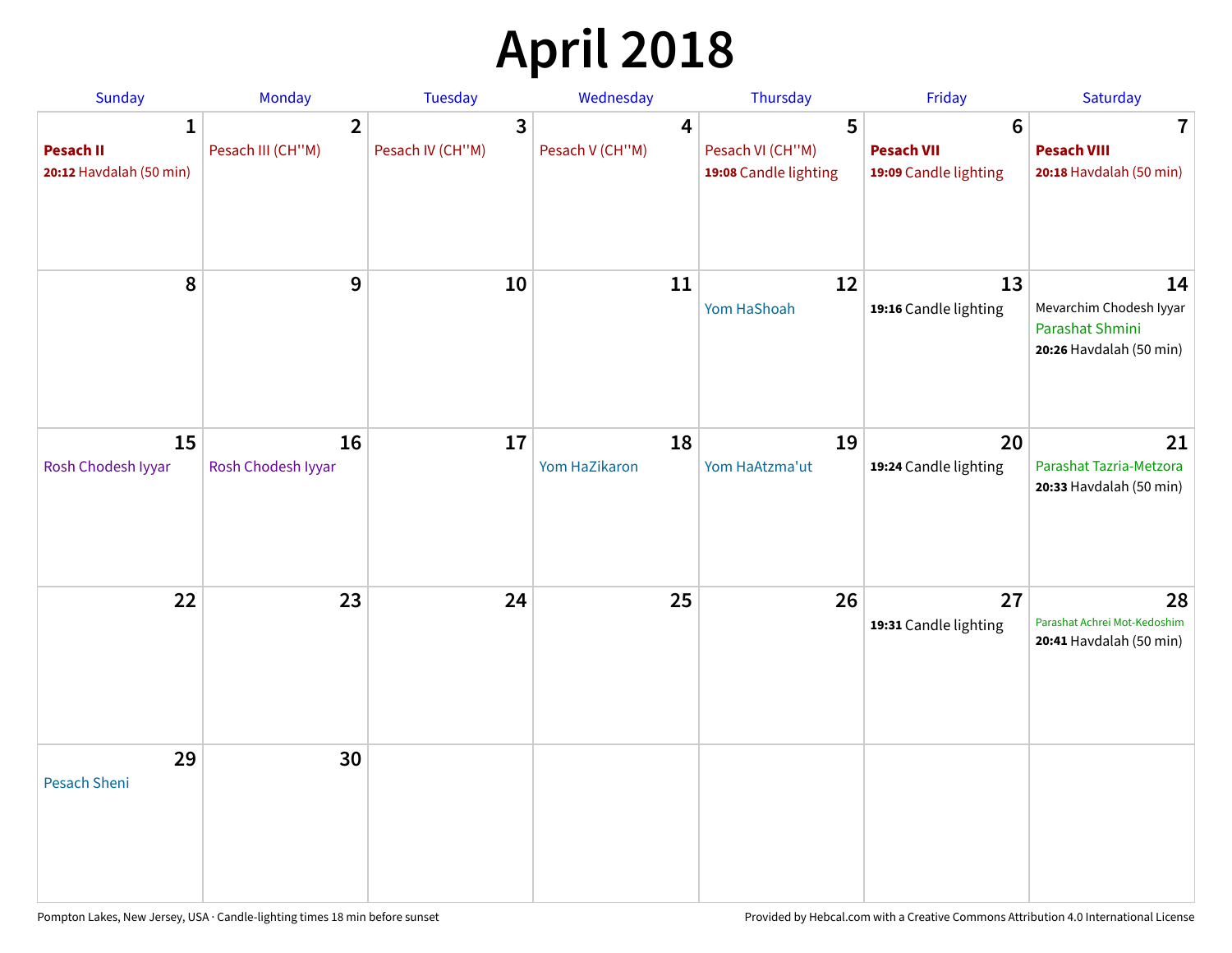### **May 2018**

| Sunday                                          | Monday                                             | Tuesday                  | Wednesday    | Thursday        | Friday                      | Saturday                                                                              |
|-------------------------------------------------|----------------------------------------------------|--------------------------|--------------|-----------------|-----------------------------|---------------------------------------------------------------------------------------|
|                                                 |                                                    | $\mathbf{1}$             | $\mathbf{2}$ | 3<br>Lag BaOmer | 4<br>19:39 Candle lighting  | 5<br><b>Parashat Emor</b><br>20:48 Havdalah (50 min)                                  |
| $\bf 6$                                         | $\overline{7}$                                     | $\pmb{8}$                | 9            | 10              | 11<br>19:46 Candle lighting | 12<br>Mevarchim Chodesh Sivan<br>Parashat Behar-Bechukotai<br>20:55 Havdalah (50 min) |
| 13<br>Yom Yerushalayim                          | 14                                                 | 15<br>Rosh Chodesh Sivan | 16           | 17              | 18<br>19:53 Candle lighting | 19<br><b>Erev Shavuot</b><br>Parashat Bamidbar<br>21:02 Candle lighting               |
| 20<br><b>Shavuot I</b><br>21:03 Candle lighting | 21<br><b>Shavuot II</b><br>21:04 Havdalah (50 min) | 22                       | 23           | 24              | 25<br>19:59 Candle lighting | 26<br><b>Parashat Nasso</b><br>21:08 Havdalah (50 min)                                |
| 27                                              | 28                                                 | 29                       | 30           | 31              |                             |                                                                                       |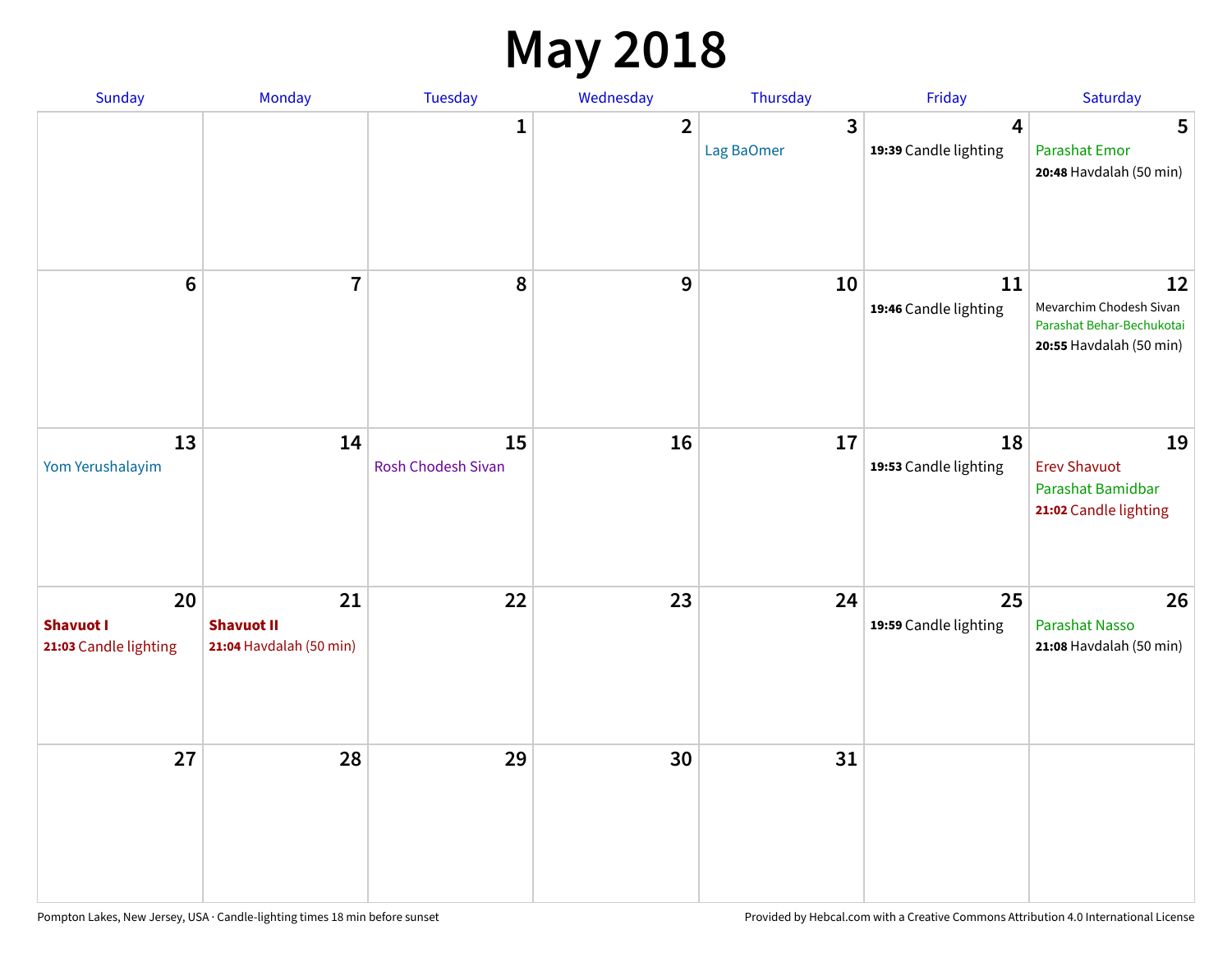#### **June 2018**

| Sunday | Monday   | Tuesday | Wednesday                | Thursday                 | Friday                                | Saturday                                                                    |
|--------|----------|---------|--------------------------|--------------------------|---------------------------------------|-----------------------------------------------------------------------------|
|        |          |         |                          |                          | $\mathbf{1}$<br>20:05 Candle lighting | $\mathbf 2$<br>Parashat Beha'alotcha<br>21:14 Havdalah (50 min)             |
|        | 3<br>4   | 5       | $\bf 6$                  | $\overline{7}$           | 8<br>20:09 Candle lighting            | 9<br>Mevarchim Chodesh Tamuz<br>Parashat Sh'lach<br>21:18 Havdalah (50 min) |
|        | 10<br>11 | 12      | 13<br>Rosh Chodesh Tamuz | 14<br>Rosh Chodesh Tamuz | 15<br>20:13 Candle lighting           | 16<br>Parashat Korach<br>21:21 Havdalah (50 min)                            |
|        | 17<br>18 | 19      | 20                       | 21                       | 22<br>20:15 Candle lighting           | 23<br><b>Parashat Chukat</b><br>21:23 Havdalah (50 min)                     |
|        | 24<br>25 | 26      | 27                       | 28                       | 29<br>20:15 Candle lighting           | 30<br>Parashat Balak<br>21:23 Havdalah (50 min)                             |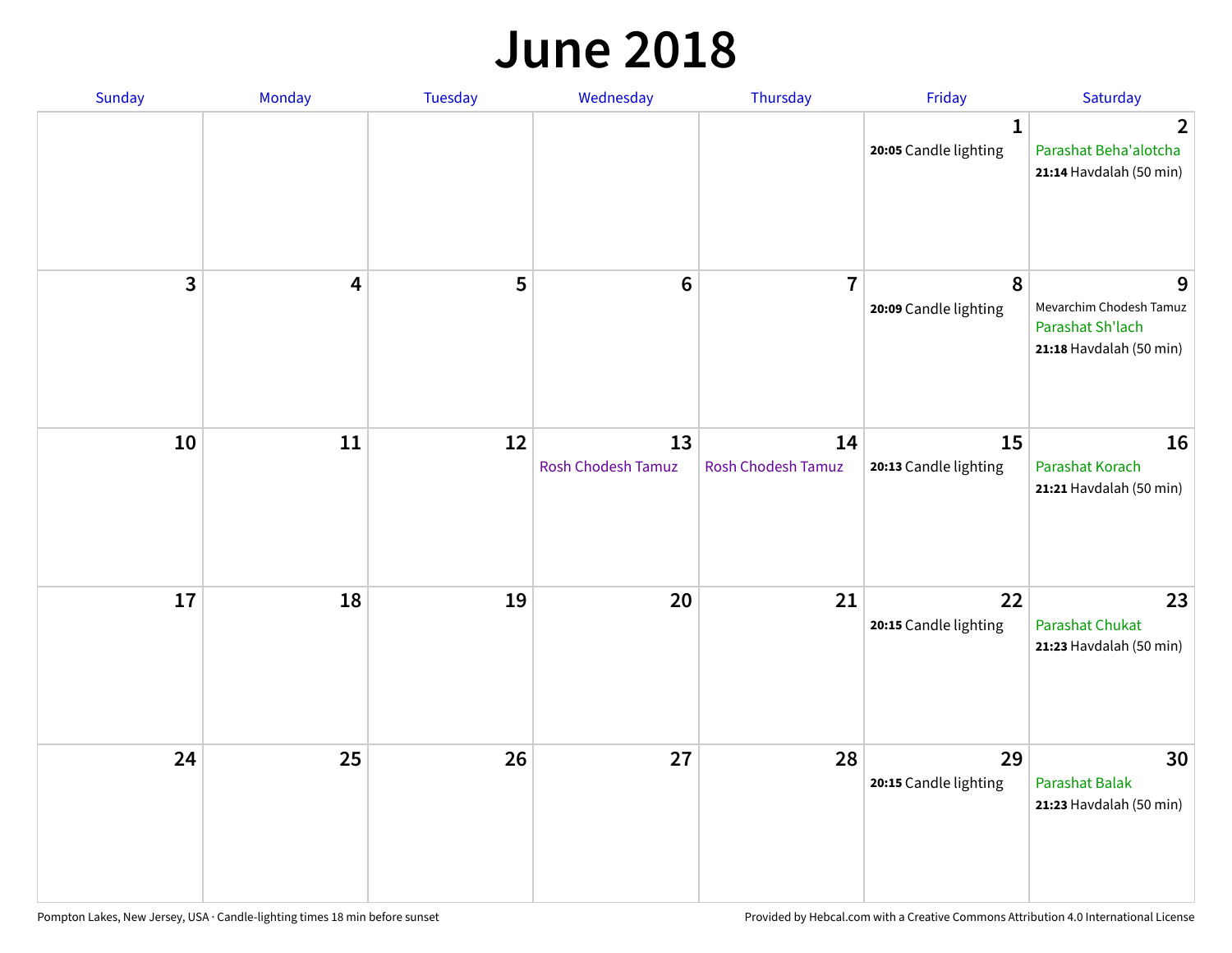# **July 2018**

| Sunday                                          | Monday         | Tuesday | Wednesday | Thursday | Friday                                         | Saturday                                                                                                                   |
|-------------------------------------------------|----------------|---------|-----------|----------|------------------------------------------------|----------------------------------------------------------------------------------------------------------------------------|
| $\mathbf{1}$                                    | $\overline{2}$ | 3       | 4         | 5        | $6\phantom{1}6$<br>20:14 Candle lighting       | $\overline{\mathbf{7}}$<br>Mevarchim Chodesh Av<br><b>Parashat Pinchas</b><br>21:22 Havdalah (50 min)                      |
| ${\bf 8}$                                       | 9              | 10      | 11        | 12       | 13<br>Rosh Chodesh Av<br>20:11 Candle lighting | 14<br>Parashat Matot-Masei<br>21:19 Havdalah (50 min)                                                                      |
| 15                                              | 16             | 17      | 18        | 19       | 20<br>20:06 Candle lighting                    | 21<br><b>Shabbat Chazon</b><br>20:24 Fast begins<br>Erev Tish'a B'Av<br><b>Parashat Devarim</b><br>21:14 Havdalah (50 min) |
| 22<br>Tish'a B'Av (observed)<br>21:02 Fast ends | 23             | 24      | 25        | 26       | 27<br>Tu B'Av<br>20:00 Candle lighting         | 28<br><b>Shabbat Nachamu</b><br>Parashat Vaetchanan<br>21:07 Havdalah (50 min)                                             |
| 29                                              | 30             | 31      |           |          |                                                |                                                                                                                            |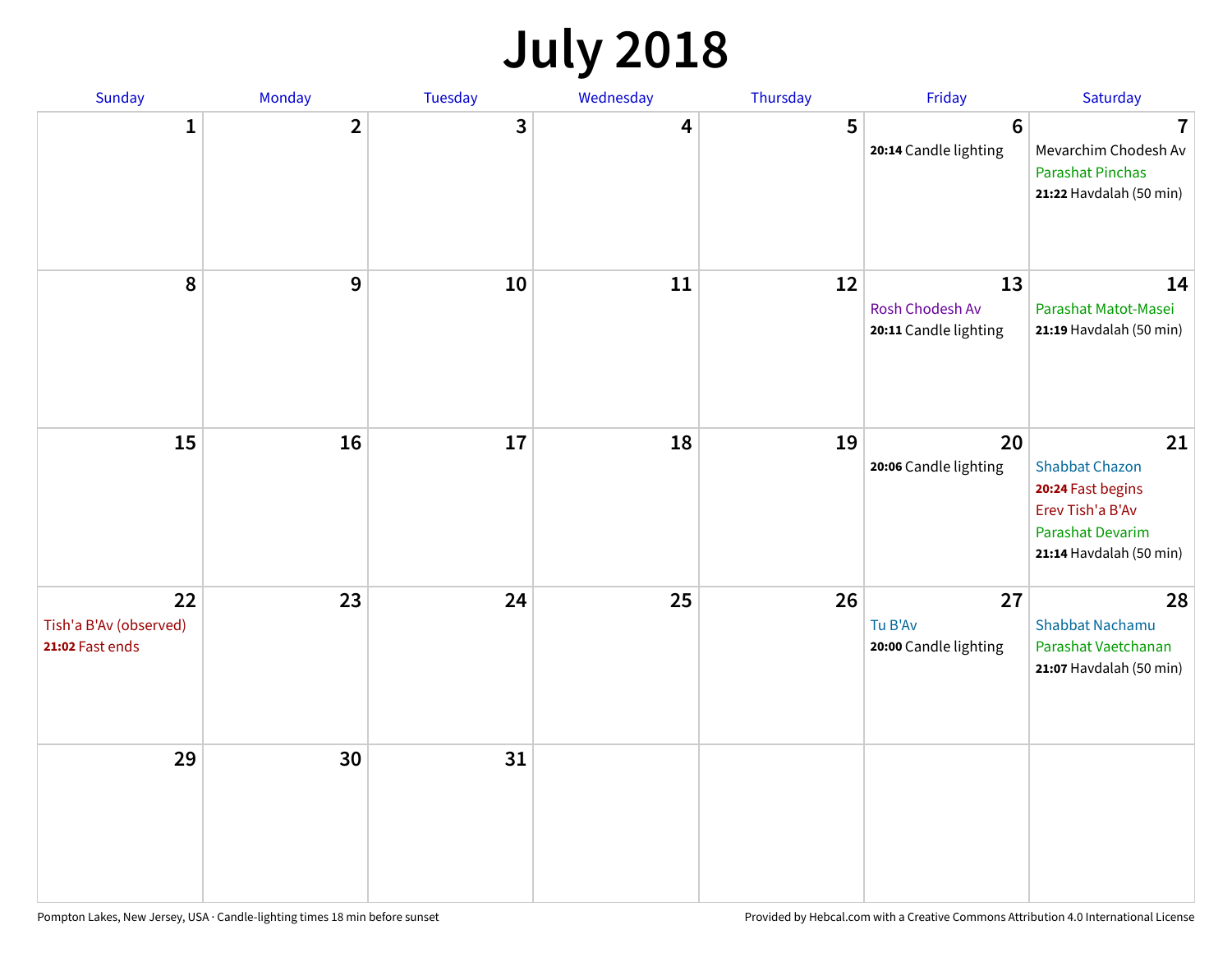# **August 2018**

| Sunday                                            | Monday           | Tuesday        | Wednesday    | Thursday       | Friday                      | Saturday                                                                        |
|---------------------------------------------------|------------------|----------------|--------------|----------------|-----------------------------|---------------------------------------------------------------------------------|
|                                                   |                  |                | $\mathbf{1}$ | $\overline{2}$ | 3<br>19:52 Candle lighting  | 4<br>Mevarchim Chodesh Elul<br><b>Parashat Eikev</b><br>21:00 Havdalah (50 min) |
| 5                                                 | $\boldsymbol{6}$ | $\overline{7}$ | 8            | 9              | 10<br>19:44 Candle lighting | 11<br><b>Rosh Chodesh Elul</b><br>Parashat Re'eh<br>20:51 Havdalah (50 min)     |
| 12<br>Rosh Hashana LaBehemot<br>Rosh Chodesh Elul | 13               | 14             | 15           | 16             | 17<br>19:34 Candle lighting | 18<br><b>Parashat Shoftim</b><br>20:41 Havdalah (50 min)                        |
| 19                                                | 20               | 21             | 22           | 23             | 24<br>19:24 Candle lighting | 25<br>Parashat Ki Teitzei<br>20:31 Havdalah (50 min)                            |
| 26                                                | 27               | 28             | 29           | 30             | 31<br>19:13 Candle lighting |                                                                                 |